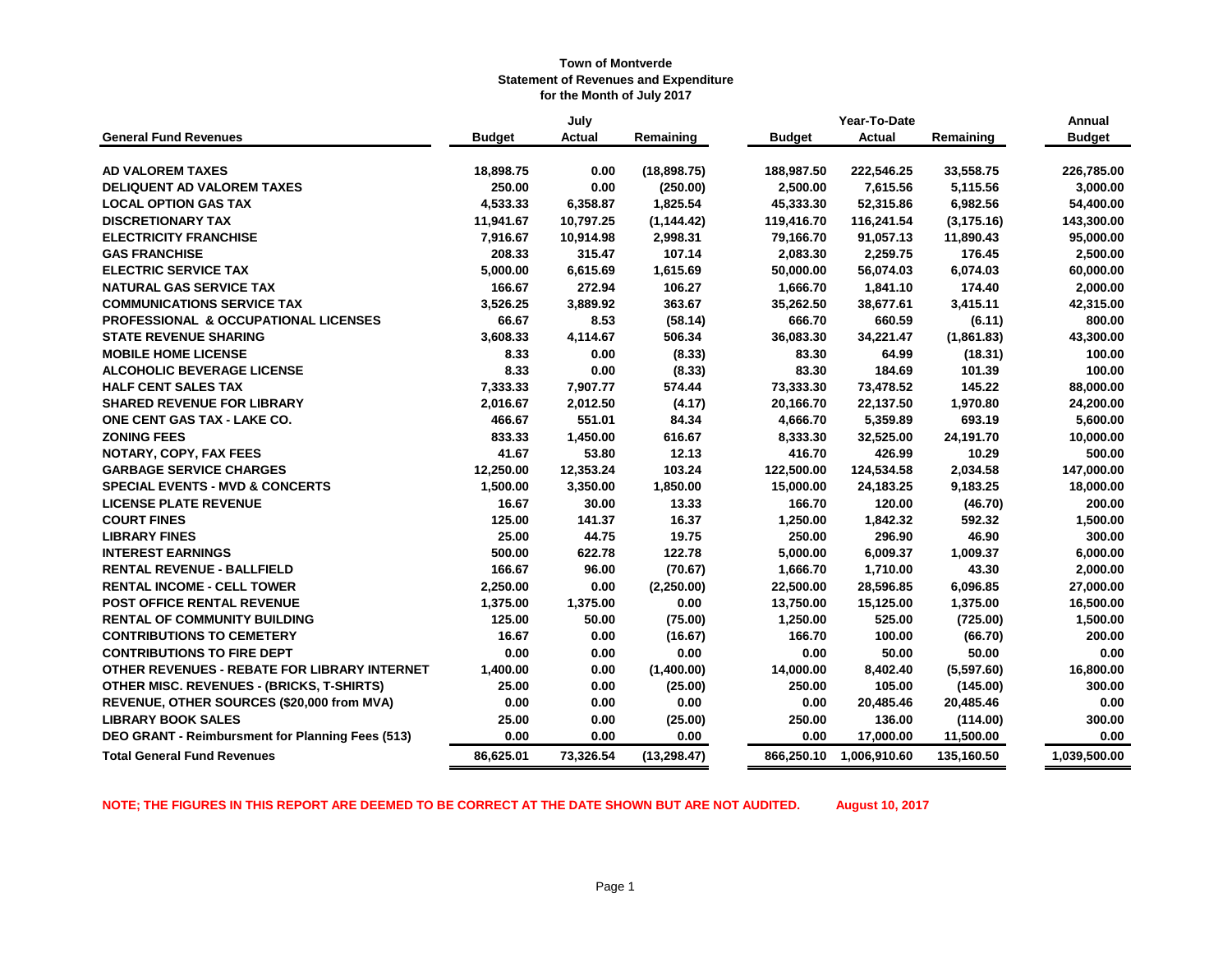|                                                                                                                                           |               | July       |            |                                                    | Year-To-Date                 |                                                    | Annual                                             |
|-------------------------------------------------------------------------------------------------------------------------------------------|---------------|------------|------------|----------------------------------------------------|------------------------------|----------------------------------------------------|----------------------------------------------------|
| <b>General Fund Expenditure by Department</b>                                                                                             | <b>Budget</b> | Actual     | Remaining  | <b>Budget</b>                                      | <b>Actual</b>                | Remaining                                          | <b>Budget</b>                                      |
| <b>Elections Section (510)</b>                                                                                                            | 8.33          | 0.00       | 8.33       | 83.30                                              | 0.00                         | 83.30                                              | 100.00                                             |
| <b>Council Section (511)</b>                                                                                                              | 2,857.09      | 3,356.11   | (499.02)   | 28,570.90                                          | 25,252.74                    | 3,318.16                                           | 34,285.00                                          |
| <b>Mayor's Department (512)</b>                                                                                                           | 1,487.50      | 1,265.00   | 222.50     | 14,875.00                                          | 15,415.00                    | (540.00)                                           | 17,850.00                                          |
| <b>Financial and Administrative (513)</b>                                                                                                 | 15,802.18     | 5,399.77   | 10,402.41  | 163,699.84                                         | 183,648.04                   | (19,948.20)                                        | 195,304.00                                         |
| <b>Legal Section (514)</b>                                                                                                                | 3,625.00      | 3,665.66   | (40.66)    | 36,250.00                                          | 36,964.85                    | (714.85)                                           | 43,500.00                                          |
| <b>COP Program Section (520)</b>                                                                                                          | 591.66        | 0.00       | 591.66     | 5,916.60                                           | 2,995.01                     | 2,921.59                                           | 7,100.00                                           |
| <b>Law Enforcement Section (521)</b>                                                                                                      | 22,086.49     | 22,476.34  | (389.85)   | 99,159.18                                          | 98,567.19                    | 591.99                                             | 102,764.00                                         |
| <b>Garbage Section (534)</b>                                                                                                              | 10,250.00     | 10,386.00  | (136.00)   | 102,500.00                                         | 104,222.45                   | (1,722.45)                                         | 123,000.00                                         |
| <b>Public Works Special Projects (539)</b>                                                                                                | 1,266.67      | 861.62     | 405.05     | 12,666.70                                          | 11,153.35                    | 1,513.35                                           | 15,200.00                                          |
| <b>Roads Department (541)</b>                                                                                                             | 15,117.33     | 8,465.82   | 6,651.51   | 158,473.30                                         | 128,082.91                   | 30,390.39                                          | 188,708.00                                         |
| <b>Special Events Section (559)</b>                                                                                                       | 2,083.33      | 138.49     | 1,944.84   | 20,833.30                                          | 43,114.90                    | (22, 281.60)                                       | 25,000.00                                          |
| <b>Cemetery Section (569)</b>                                                                                                             | 83.33         | 0.00       | 83.33      | 833.30                                             | 0.00                         | 833.30                                             | 1,000.00                                           |
| <b>Library Section (571)</b>                                                                                                              | 9,494.41      | 9,331.60   | 162.81     | 99,811.10                                          | 104,224.10                   | (4, 413.00)                                        | 118,800.00                                         |
| <b>Parks Department (572)</b>                                                                                                             | 6,757.68      | 12,059.06  | (5,301.38) | 70,826.80                                          | 76,928.25                    | (6, 101.45)                                        | 84,342.00                                          |
| <b>Transfer to Fire Fund (599)</b>                                                                                                        | 4,014.17      | 4,014.17   | 0.00       | 40,141.70                                          | 40,141.70                    | 0.00                                               | 48,170.00                                          |
| <b>TOTAL GENERAL FUND EXPENDITURE</b>                                                                                                     | 95,525.17     | 81,419.64  | 14,105.53  | 854,641.02                                         | 870,710.49                   | (16,069.47)                                        | 1,005,123.00                                       |
| <b>Current Increase (Decrease) to Reserves:</b>                                                                                           |               | (8,093.10) |            |                                                    | 136,200.11                   |                                                    |                                                    |
| <b>GENERAL FUND RESERVES</b>                                                                                                              |               |            |            |                                                    |                              |                                                    |                                                    |
|                                                                                                                                           |               |            |            |                                                    |                              |                                                    | <b>Annual</b>                                      |
| Reserves (599)                                                                                                                            | <b>Budget</b> | Actual     | Remaining  | <b>Budget</b>                                      | Actual                       | Remaining                                          | <b>Budget</b>                                      |
| <b>GENERAL FUND RESERVES</b><br><b>RESERVE FOR CEMETERY</b><br><b>RESERVE FOR HISTORICAL ASSOCIATION</b><br><b>RESERVE FOR OPERATIONS</b> |               |            |            | 1,025,000.00<br>8,700.00<br>2,500.00<br>166,800.00 | 0.00<br>0.00<br>0.00<br>0.00 | 1,025,000.00<br>8,700.00<br>2,500.00<br>166,800.00 | 1,025,000.00<br>8,700.00<br>2,500.00<br>166,800.00 |
| <b>Total Reserves</b>                                                                                                                     |               |            |            | 1,203,000.00                                       | 0.00                         | 1,203,000.00                                       | 1,203,000.00                                       |
|                                                                                                                                           |               |            |            |                                                    |                              |                                                    |                                                    |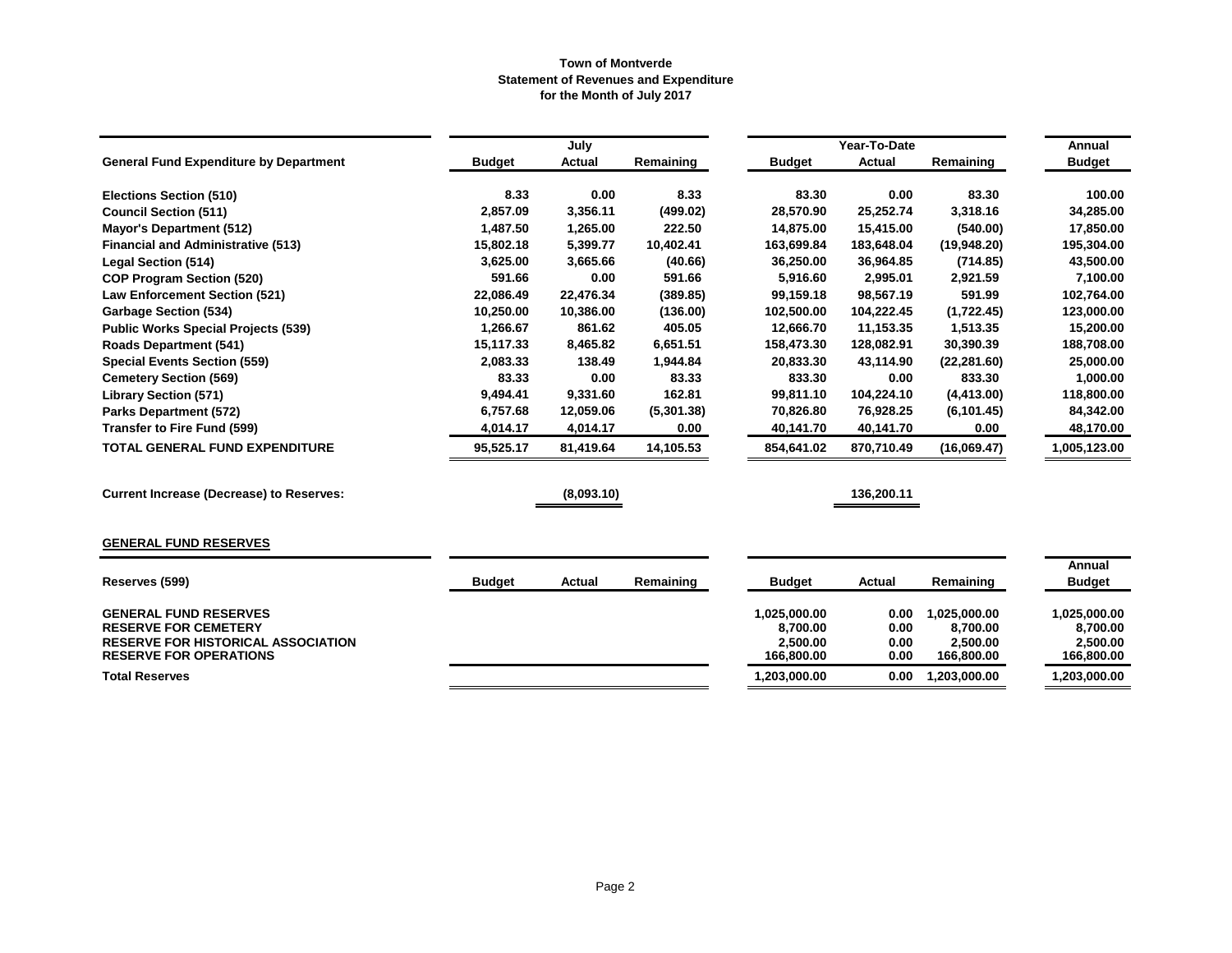## **BANK BALANCES**

|                                                 |                | July                |               |              | Year-To-Date |                |  |  |  |
|-------------------------------------------------|----------------|---------------------|---------------|--------------|--------------|----------------|--|--|--|
| <b>BANK BALANCES - Per Balance Sheet</b>        | <b>Opening</b> | <b>Debit/Credit</b> | Closing       | Opening      | Debit/Credit | <b>Closing</b> |  |  |  |
| <b>Operating Account</b>                        | (40, 973.75)   | 105.113.32          | 64.139.57     | 27.243.32    | 36.896.25    | 64.139.57      |  |  |  |
| <b>Money Market account</b>                     | 890.109.98 ا   | (97, 922.75)        | 592,187.23. ا | 1,353,134.47 | 239,052.76   | .592,187.23    |  |  |  |
| <b>Deposit Account - Water Account Deposits</b> | 63.868.01      | (1,451.00)          | 62,417.01     | 68.289.01    | (5,872.00)   | 62.417.01      |  |  |  |
| <b>Library Account</b>                          | 1.885.50       | 600.00              | 2.485.50      | 1.975.50     | 510.00       | 2,485.50       |  |  |  |
| Investment account                              | 277.672.75     | 260.692.01          | 538,364.76    | 277.672.75   | 260.692.01   | 538,364.76     |  |  |  |

#### **EXPENDITURE BREAKDOWN BY DEPARTMENT**

|                                                     |               | July     |           |               | Year-To-Date |           | Annual        |
|-----------------------------------------------------|---------------|----------|-----------|---------------|--------------|-----------|---------------|
| <b>Elections Section (510)</b>                      | <b>Budget</b> | Actual   | Remaining | <b>Budget</b> | Actual       | Remaining | <b>Budget</b> |
| <b>OPERATING EXPENDITURE</b>                        | 8.33          | 0.00     | 8.33      | 83.30         | 0.00         | 83.30     | 100.00        |
| <b>Total Elections Section Expenditure</b>          | 8.33          | 0.00     | 8.33      | 83.30         | 0.00         | 83.30     | 100.00        |
|                                                     |               | July     |           |               | Year-To-Date |           | Annual        |
| <b>Council Section (511)</b>                        | <b>Budget</b> | Actual   | Remaining | <b>Budget</b> | Actual       | Remaining | <b>Budget</b> |
| <b>CONTRACTURAL SERVICES (Council Stipends)</b>     | 2,350.00      | 1,950.00 | 400.00    | 23,500.00     | 22,269.73    | 1,230.27  | 28,200.00     |
| <b>TRAVEL</b>                                       | 416.67        | 1,406.11 | (989.44)  | 4,166.70      | 2,983.01     | 1,183.69  | 5,000.00      |
| <b>PRINTING AND COPYING</b>                         | 16.67         | 0.00     | 16.67     | 166.70        | 0.00         | 166.70    | 200.00        |
| SUBSCRIPTIONS, MEMBERSHIP AND TRAINING              | 73.75         | 0.00     | 73.75     | 737.50        | 0.00         | 737.50    | 885.00        |
| <b>Total Council Department Expenditure</b>         | 2,857.09      | 3,356.11 | (499.02)  | 28,570.90     | 25,252.74    | 3,318.16  | 34,285.00     |
|                                                     |               | July     |           |               | Year-To-Date |           | Annual        |
| <b>Mayor's Department (512)</b>                     | <b>Budget</b> | Actual   | Remaining | <b>Budget</b> | Actual       | Remaining | <b>Budget</b> |
| <b>CONTRACTURAL SERVICES (Mayor's Stipend)</b>      | 1,200.00      | 1,200.00 | 0.00      | 12,000.00     | 12,000.00    | 0.00      | 14,400.00     |
| <b>OTHER CURRENT CHARGES (Employee Recognition)</b> | 250.00        | 65.00    | 185.00    | 2,500.00      | 3,065.00     | (565.00)  | 3,000.00      |
| <b>SUBSCRIPTIONS, MEMBERSHIPS AND TRAINING</b>      | 37.50         | 0.00     | 37.50     | 375.00        | 350.00       | 25.00     | 450.00        |
| <b>Total Mayor's Department Expenditure</b>         | 1,487.50      | 1,265.00 | 222.50    | 14,875.00     | 15,415.00    | (540.00)  | 17,850.00     |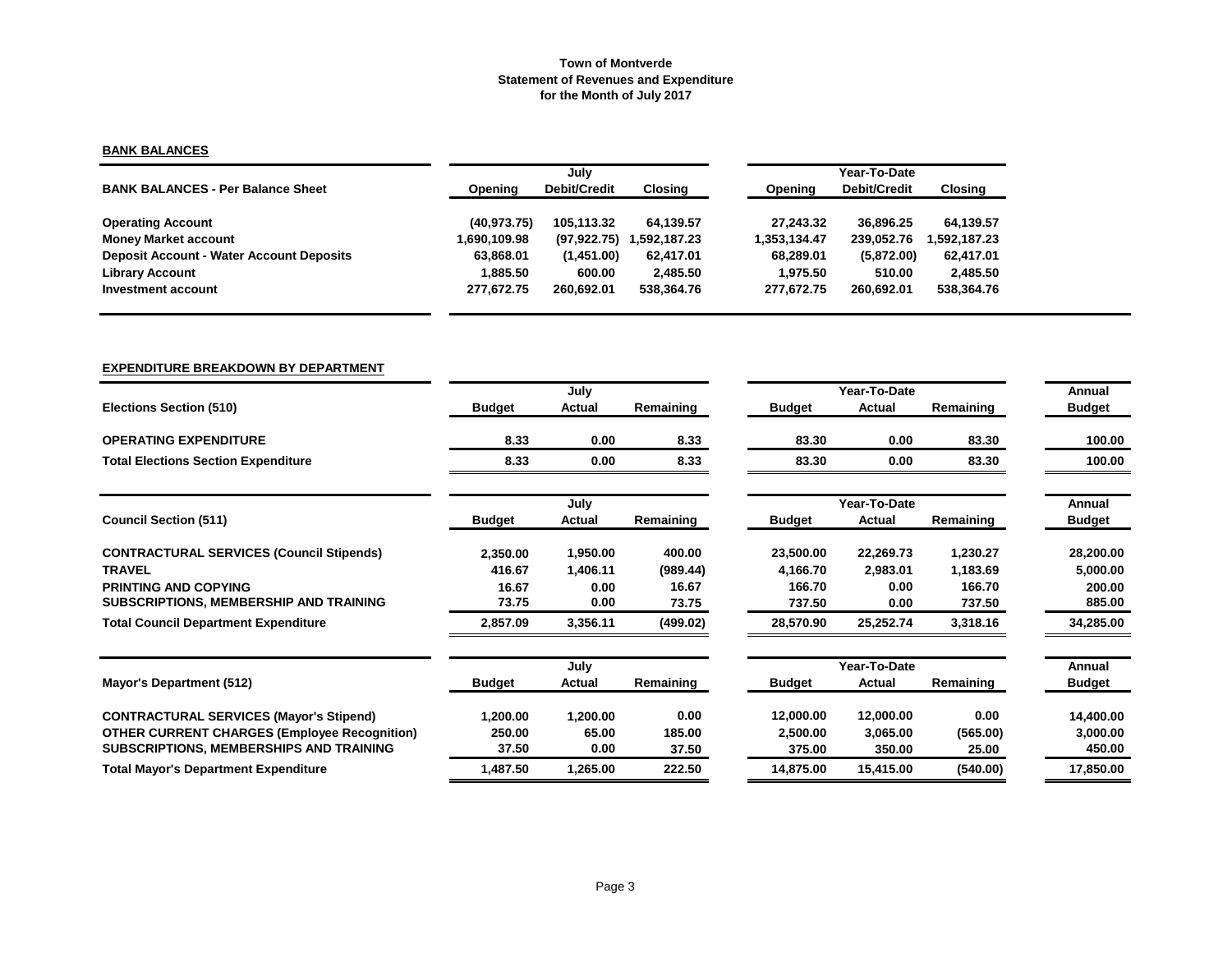|                                                            |               | July     |           |               | Year-To-Date |              | Annual        |
|------------------------------------------------------------|---------------|----------|-----------|---------------|--------------|--------------|---------------|
| <b>Financial and Administrative Department (513)</b>       | <b>Budget</b> | Actual   | Remaining | <b>Budget</b> | Actual       | Remaining    | <b>Budget</b> |
| <b>REGULAR SALARIES &amp; WAGES</b>                        | 2,561.67      | 2,368.02 | 193.65    | 25,616.70     | 26,153.16    | (536.46)     | 30,740.00     |
| <b>HEALTH INSURANCE</b>                                    | 656.92        | 386.04   | 270.88    | 6,569.20      | 4,416.14     | 2,153.06     | 7,883.00      |
| <b>RETIREMENT PLAN</b>                                     | 192.67        | 266.88   | (74.21)   | 1,926.70      | 1,844.15     | 82.55        | 2,312.00      |
| <b>FICA MATCHING</b>                                       | 196.00        | 178.38   | 17.62     | 1,960.00      | 1,975.83     | (15.83)      | 2,352.00      |
| <b>WORKERS COMPENSATION</b>                                | 17.83         | 0.00     | 17.83     | 178.30        | 1,929.00     | (1,750.70)   | 214.00        |
| PROFESSIONAL SERVICES: TOTAL (of italics below)            | 6,922.92      | 5.63     | 6,917.29  | 69,229.20     | 78,518.01    | (9, 288.81)  | 83,075.00     |
| <b>Planning Consultant (See also DEO Grant Revenue)</b>    | 2,166.67      | 0.00     | 2,166.67  | 21,666.70     | 40,825.00    | (19, 158.30) | 26,000.00     |
| Engineering (non-project)                                  | 4,166.67      | 0.00     | 4,166.67  | 41,666.70     | 36,731.07    | 4,935.63     | 50,000.00     |
| <b>Background Check and Bank Fees</b>                      | 6.25          | 5.63     | 0.62      | 62.50         | 61.94        | 0.56         | 75.00         |
| <b>Municode Services</b>                                   | 583.33        | 0.00     | 583.33    | 5,833.30      | 900.00       | 4.933.30     | 7,000.00      |
| <b>ACCOUNTING &amp; AUDITING</b>                           | 833.33        | 0.00     | 833.33    | 8,333.30      | 9,000.00     | (666.70)     | 10,000.00     |
| <b>CONTRACTUAL SERVICES: TOTAL (of italics below)</b>      | 604.17        | 459.93   | 144.24    | 6,041.70      | 12,285.75    | (6, 244.05)  | 7,250.00      |
| <b>Consulting Service</b>                                  | 416.67        | 325.00   | 91.67     | 4,166.70      | 11,268.78    | (7, 102.08)  | 5,000.00      |
| <b>Janitorial Services</b>                                 | 166.67        | 76.16    | 90.51     | 1,666.70      | 752.73       | 913.97       | 2,000.00      |
| <b>Internet Domain</b>                                     | 20.83         | 58.77    | (37.94)   | 208.30        | 264.24       | (55.94)      | 250.00        |
| <b>TRAVEL</b>                                              | 166.67        | 0.00     | 166.67    | 1,666.70      | 225.48       | 1,441.22     | 2,000.00      |
| <b>TELEPHONE &amp; CABLE INTERNET SERVICE</b>              | 500.00        | 502.08   | (2.08)    | 5,000.00      | 4,968.48     | 31.52        | 6,000.00      |
| <b>POSTAGE &amp; FREIGHT</b>                               | 250.00        | 0.00     | 250.00    | 2,500.00      | 1,694.42     | 805.58       | 3,000.00      |
| <b>UTILITIES</b>                                           | 441.67        | 518.67   | (77.00)   | 4,416.70      | 3,572.77     | 843.93       | 5,300.00      |
| <b>RENTALS &amp; LEASES (Copier)</b>                       | 183.33        | 403.08   | (219.75)  | 1,833.30      | 2,310.51     | (477.21)     | 2,200.00      |
| <b>INSURANCE</b>                                           | 0.00          | 0.00     | 0.00      | 5,678.00      | 5,476.94     | 201.06       | 5,678.00      |
| <b>REPAIR &amp; MAINTENANCE: TOTAL (of italics below)</b>  | 1,541.67      | 198.91   | 1,342.76  | 15,416.70     | 22,738.90    | (7,322.20)   | 18,500.00     |
| <b>USTI Software Maintenance Contract</b>                  | 250.00        | 147.50   | 102.50    | 2,500.00      | 2,587.50     | (87.50)      | 3,000.00      |
| <b>Pest Control/Termite Protection</b>                     | 54.17         | 0.00     | 54.17     | 541.70        | 601.96       | (60.26)      | 650.00        |
| <b>Alarm System</b>                                        | 100.00        | 51.41    | 48.59     | 1,000.00      | 911.13       | 88.87        | 1,200.00      |
| <b>Fire Equipment Inspections</b>                          | 4.17          | 0.00     | 4.17      | 41.70         | 35.00        | 6.70         | 50.00         |
| <b>Computer Maintenance</b>                                | 75.00         | 0.00     | 75.00     | 750.00        | 447.98       | 302.02       | 900.00        |
| <b>Repairs to Buildings</b>                                | 125.00        | 0.00     | 125.00    | 1,250.00      | 4,661.42     | (3, 411.42)  | 1,500.00      |
| Renovation of Auditorium (Chairs and Blinds)               | 833.33        | 0.00     | 833.33    | 8,333.30      | 12,363.71    | (4,030.41)   | 10,000.00     |
| S.I.R.E Software Maintenance                               | 100.00        | 0.00     | 100.00    | 1,000.00      | 1,130.20     | (130.20)     | 1,200.00      |
| <b>PRINTING &amp; COPYING</b>                              | 116.67        | 0.00     | 116.67    | 1,166.74      | 945.02       | 221.72       | 1,400.00      |
| <b>OTHER CHARGES - Town Hall Exp. &amp; Recording Fees</b> | 208.33        | 13.00    | 195.33    | 2,083.30      | 2,178.09     | (94.79)      | 2,500.00      |
| <b>OFFICE SUPPLIES</b>                                     | 83.33         | 6.48     | 76.85     | 833.30        | 493.66       | 339.64       | 1,000.00      |
| <b>OPERATING SUPPLIES - Janitorial Supplies</b>            | 141.67        | 92.67    | 49.00     | 1,416.70      | 533.73       | 882.97       | 1,700.00      |
| <b>SUBSCRIPTIONS, MEMBERSHIPS, &amp; TRAINING</b>          | 183.33        | 0.00     | 183.33    | 1,833.30      | 2,388.00     | (554.70)     | 2,200.00      |
| <b>Total Financial &amp; Admin Expenditure</b>             | 15,802.18     | 5,399.77 | 10,402.41 | 163,699.84    | 183,648.04   | (19,948.20)  | 195,304.00    |

# *Highlights:*

*Fees incurred for Planning Consultant for review of permit applications, site plans, variances, etc are reimbursed to the Town by the applicant*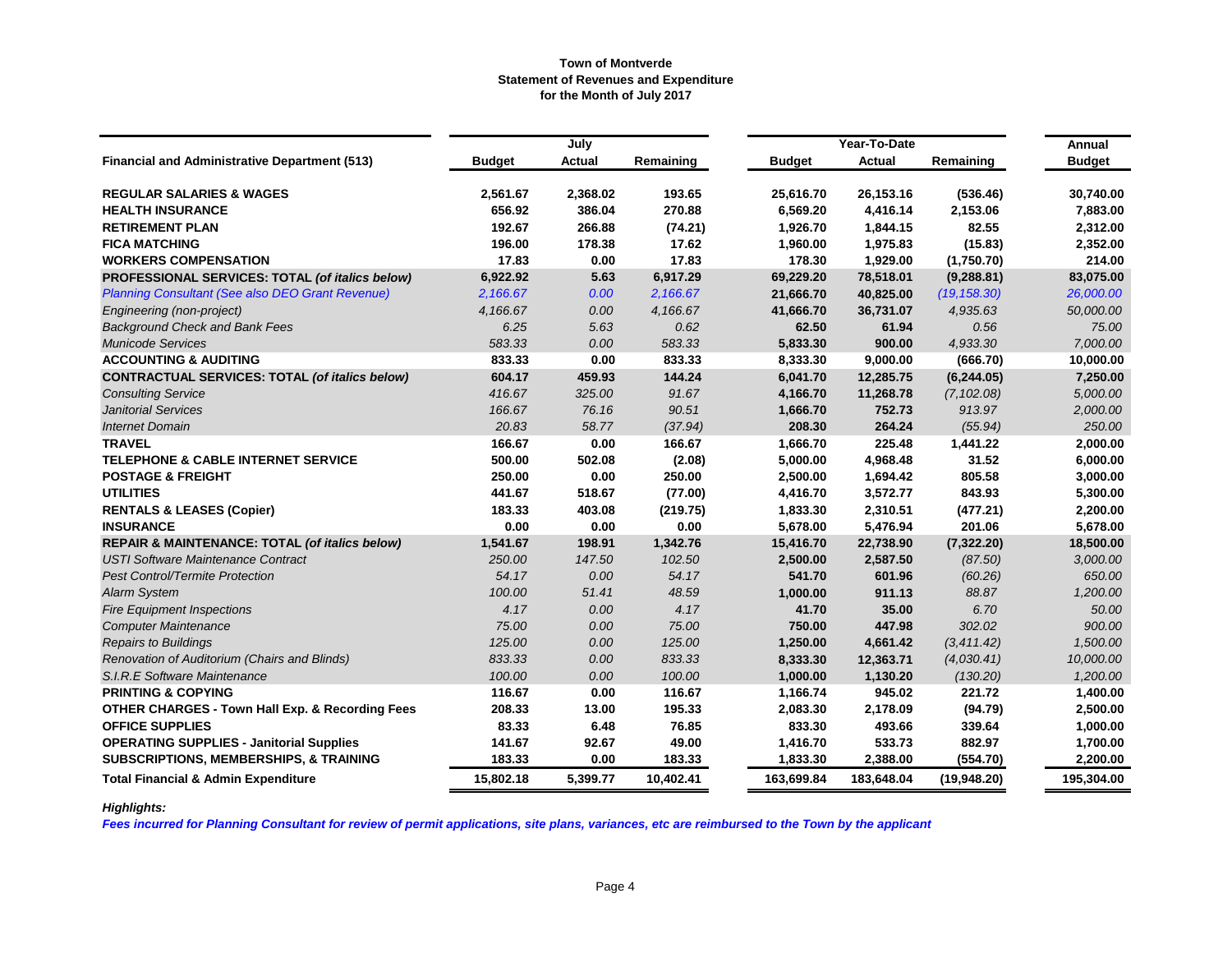|                                                      |               | July          |           |               | Year-To-Date  |            | Annual        |
|------------------------------------------------------|---------------|---------------|-----------|---------------|---------------|------------|---------------|
| <b>Legal Section (514)</b>                           | <b>Budget</b> | <b>Actual</b> | Remaining | Budget        | <b>Actual</b> | Remaining  | <b>Budget</b> |
| <b>PROFESSIONAL SERVICES - Legal Councel</b>         | 3,333.33      | 2,417.00      | 916.33    | 33,333.30     | 29,067.43     | 4,265.87   | 40,000.00     |
| <b>LEGAL ADVERTS</b>                                 | 291.67        | 1,248.66      | (956.99)  | 2,916.70      | 7,897.42      | (4,980.72) | 3,500.00      |
| <b>Total Legal Section Expenditure</b>               | 3,625.00      | 3,665.66      | (40.66)   | 36,250.00     | 36,964.85     | (714.85)   | 43,500.00     |
|                                                      |               | July          |           |               | Year-To-Date  |            | Annual        |
| <b>COP Program Section (520)</b>                     | <b>Budget</b> | <b>Actual</b> | Remaining | <b>Budget</b> | <b>Actual</b> | Remaining  | <b>Budget</b> |
|                                                      |               |               |           |               |               |            | Annual        |
| <b>TELEPHONE</b>                                     | 8.33          | 0.00          | 8.33      | 83.30         | 2.64          | 80.66      | 100.00        |
| <b>REPAIR &amp; MAINTENANCE</b>                      | 83.33         | 0.00          | 83.33     | 833.30        | 2,630.84      | (1,797.54) | 1,000.00      |
| OTHER CHARGES AND OBLIGATIONS                        | 416.67        | 0.00          | 416.67    | 4,166.70      | 333.25        | 3,833.45   | 5,000.00      |
| <b>FUEL</b>                                          | 83.33         | 0.00          | 83.33     | 833.30        | 28.28         | 805.02     | 1,000.00      |
| <b>Total COP Program Expenditure</b>                 | 591.66        | 0.00          | 591.66    | 5,916.60      | 2,995.01      | 2,921.59   | 7,100.00      |
|                                                      |               | July          |           |               | Year-To-Date  |            | Annual        |
| <b>Law Enforcement Section (521)</b>                 | <b>Budget</b> | Actual        | Remaining | <b>Budget</b> | <b>Actual</b> | Remaining  | <b>Budget</b> |
| <b>LAKE COUNTY SHERIFF'S CONTRACT Paid Quarterly</b> | 20,284.00     | 20,283.27     | 0.73      | 81,134.28     | 81,133.11     | 1.17       | 81,134.00     |
| <b>FUNDS FOR EXTRA DETAILS</b>                       | 1,666.66      | 2,018.35      | (351.69)  | 16,666.60     | 15,954.53     | 712.07     | 20,000.00     |
| <b>TELEPHONE</b>                                     | 91.67         | 82.62         | 9.05      | 916.70        | 816.92        | 99.78      | 1,100.00      |
| <b>UTILITIES - Electricity</b>                       | 35.83         | 51.89         | (16.06)   | 358.30        | 341.01        | 17.29      | 430.00        |
| REPAIR & MAINTENANCE - Pest Control & Fire Ex. Insp. | 8.33          | 40.21         | (31.88)   | 83.30         | 321.62        | (238.32)   | 100.00        |
| <b>Total Law Enforcement Expenditure</b>             | 22,086.49     | 22,476.34     | (389.85)  | 99,159.18     | 98,567.19     | 591.99     | 102,764.00    |
|                                                      |               | July          |           |               | Year-To-Date  |            | Annual        |
| <b>Garbage Section (534)</b>                         | Budget        | <b>Actual</b> | Remaining | <b>Budget</b> | Actual        | Remaining  | <b>Budget</b> |
| <b>CONTRACTUAL SERVICES</b>                          | 10,250.00     | 10,386.00     | (136.00)  | 102,500.00    | 104,222.45    | (1,722.45) | 123,000.00    |
| <b>Total Garbage Section Expenditure</b>             | 10,250.00     | 10,386.00     | (136.00)  | 102,500.00    | 104,222.45    | (1,722.45) | 123,000.00    |
|                                                      |               | July          |           |               | Year-To-Date  |            | Annual        |
| <b>Public Works General Projects (539)</b>           | Budget        | Actual        | Remaining | <b>Budget</b> | Actual        | Remaining  | <b>Budget</b> |
| <b>REPAIRS AND MAINTENANCE</b>                       | 600.00        | 0.00          | 600.00    | 6,000.00      | 3,242.28      | 2,757.72   | 6,000.00      |
| <b>LAKE FLORENCE ELECTRICITY</b>                     | 500.00        | 739.83        | (239.83)  | 5,000.00      | 5,454.99      | (454.99)   | 6,000.00      |
| <b>ELECTRICITY AT PW BUILDING</b>                    | 41.67         | 51.89         | (10.22)   | 416.70        | 363.56        | 53.14      | 500.00        |
| <b>LANDSCAPING AT PW BUILDING</b>                    | 0.00          | 0.00          | 0.00      | 0.00          | 0.00          | 0.00       | 1,200.00      |
| <b>OPERATING SUPPLIES</b>                            | 125.00        | 69.90         | 55.10     | 1,250.00      | 2,092.52      | (842.52)   | 1,500.00      |
| <b>Total Public Works General Projects</b>           | 1,266.67      | 861.62        | 405.05    | 12,666.70     | 11,153.35     | 1,513.35   | 15,200.00     |
|                                                      |               |               |           |               |               |            |               |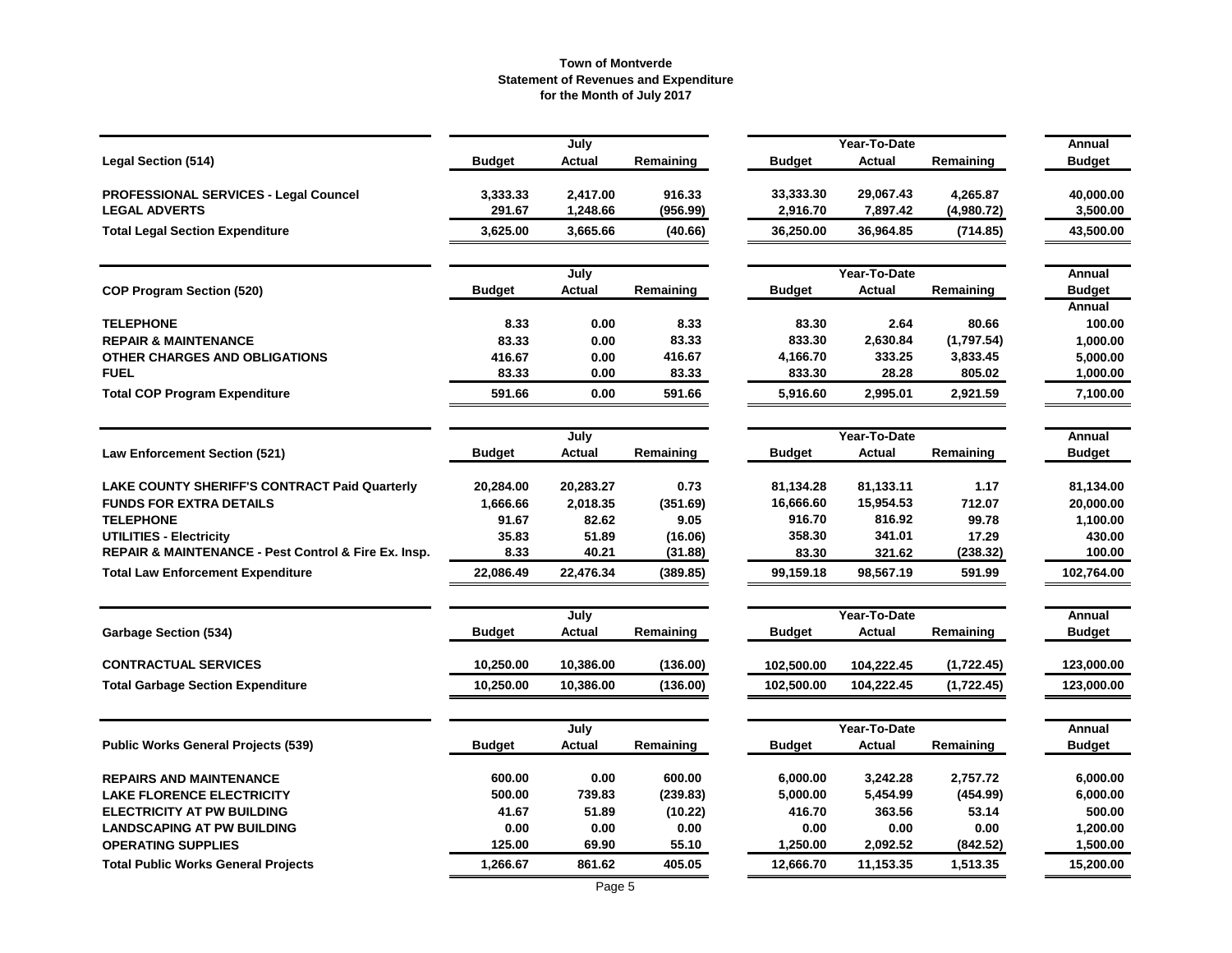|                                                                     |               | July     |           |               | Year-To-Date  |              | Annual        |
|---------------------------------------------------------------------|---------------|----------|-----------|---------------|---------------|--------------|---------------|
| <b>Roads Department (541)</b>                                       | <b>Budget</b> | Actual   | Remaining | <b>Budget</b> | <b>Actual</b> | Remaining    | <b>Budget</b> |
| <b>REGULAR SALARIES &amp; WAGES</b>                                 | 2,406.33      | 2,234.35 | 171.98    | 24,063.30     | 25,604.49     | (1,541.19)   | 28,876.00     |
| <b>RETIREMENT PLAN</b>                                              | 181.00        | 259.64   | (78.64)   | 1,810.00      | 1,828.23      | (18.23)      | 2,172.00      |
| <b>UNIFORMS &amp; CLOTHING</b>                                      | 20.83         | 0.00     | 20.83     | 208.30        | 0.00          | 208.30       | 250.00        |
| <b>FICA MATCHING</b>                                                | 184.17        | 168.86   | 15.31     | 1,841.70      | 1,950.43      | (108.73)     | 2,210.00      |
| <b>WORKERS COMPENSATION</b>                                         | 133.33        | 0.00     | 133.33    | 1,333.30      | 1,506.00      | (172.70)     | 1,600.00      |
| <b>PROFESSIONAL SERVICES - Engineering</b>                          | 416.67        | 0.00     | 416.67    | 4,166.70      | 0.00          | 4,166.70     | 5,000.00      |
| <b>CONTRACTUAL SERVICES - Removal of Trees, Lowry</b><br>UTILITIES: | 833.33        | 0.00     | 833.33    | 8,333.30      | 10,525.45     | (2, 192.15)  | 10,000.00     |
| <b>Street Lighting - Power</b>                                      | 1,041.67      | 1,000.63 | 41.04     | 10,416.70     | 9,957.14      | 459.56       | 12,500.00     |
| <b>Street Lighting - Equipment Rental &amp; Lease</b>               | 2,250.00      | 2,054.72 | 195.28    | 22,500.00     | 19,760.65     | 2,739.35     | 27,000.00     |
| <b>INSURANCE</b>                                                    | 0.00          | 0.00     | 0.00      | 7,300.00      | 7,041.78      | 258.22       | 7,300.00      |
| <b>REPAIR AND MAINTENANCE - Truck Service</b>                       | 500.00        | 467.10   | 32.90     | 5,000.00      | 5,557.30      | (557.30)     | 6,000.00      |
| <b>OPERATING SUPPLIES</b>                                           | 62.50         | 0.00     | 62.50     | 625.00        | 570.56        | 54.44        | 750.00        |
| <b>FUEL</b>                                                         | 20.83         | 22.12    | (1.29)    | 208.30        | 86.36         | 121.94       | 250.00        |
| <b>ROAD MATERIALS &amp; SUPPLIES</b>                                | 650.00        | 0.00     | 650.00    | 6,500.00      | 8,650.55      | (2, 150.55)  | 7,800.00      |
| <b>INFRASTRUCTURE - Road Repair</b>                                 | 6,250.00      | 2,258.40 | 3,991.60  | 62,500.00     | 35,043.97     | 27,456.03    | 75,000.00     |
| AID TO GOVERNMENT AGENCIES - Grants                                 | 166.67        | 0.00     | 166.67    | 1,666.70      | 0.00          | 1,666.70     | 2,000.00      |
| <b>Total Roads Department</b>                                       | 15,117.33     | 8,465.82 | 6,651.51  | 158,473.30    | 128,082.91    | 30,390.39    | 188,708.00    |
|                                                                     |               | July     |           | Year-To-Date  |               | Annual       |               |
| <b>Special Events Section (559)</b>                                 | <b>Budget</b> | Actual   | Remaining | <b>Budget</b> | Actual        | Remaining    | <b>Budget</b> |
| <b>MONTVERDE DAY &amp; CONCERTS IN THE PARK</b>                     | 2,083.33      | 138.49   | 1,944.84  | 20,833.30     | 43,114.90     | (22, 281.60) | 25,000.00     |
| <b>Total Special Events Section Expenditure</b>                     | 2,083.33      | 138.49   | 1,944.84  | 20,833.30     | 43,114.90     | (22, 281.60) | 25,000.00     |
| (Refer to Special Events in Revenue Section (page 1)                |               |          |           |               |               |              |               |
|                                                                     |               | July     |           |               | Year-To-Date  |              | Annual        |
| <b>Cemetery Section (569)</b>                                       | <b>Budget</b> | Actual   | Remaining | <b>Budget</b> | <b>Actual</b> | Remaining    | <b>Budget</b> |
| <b>Repairs and Maintenance</b>                                      | 83.33         | 0.00     | 83.33     | 833.30        | 0.00          | 833.30       | 1,000.00      |
| <b>Total Cemetery Section Expenditure</b>                           | 83.33         | 0.00     | 83.33     | 833.30        | 0.00          | 833.30       | 1,000.00      |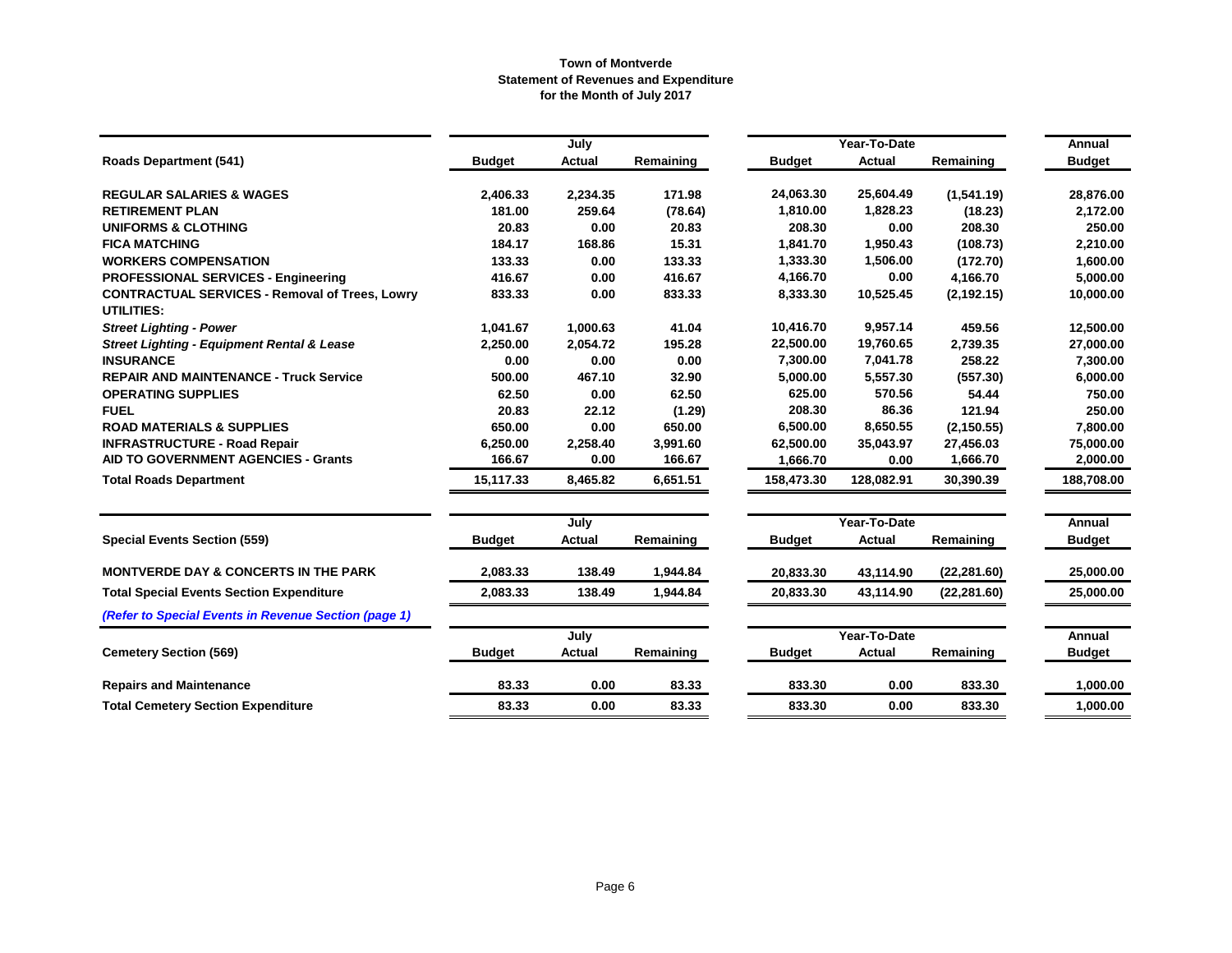|                                                           |               | July          |           | Year-To-Date  | Annual        |             |               |
|-----------------------------------------------------------|---------------|---------------|-----------|---------------|---------------|-------------|---------------|
| <b>Library Department (571)</b>                           | <b>Budget</b> | <b>Actual</b> | Remaining | <b>Budget</b> | <b>Actual</b> | Remaining   | <b>Budget</b> |
| <b>REGULAR SALARIES &amp; WAGES</b>                       | 4,415.58      | 3,856.25      | 559.33    | 44,155.80     | 45,163.85     | (1,008.05)  | 52,987.00     |
| <b>HEALTH INSURANCE</b>                                   | 1,260.08      | 1,265.48      | (5.40)    | 12,600.80     | 13,347.66     | (746.86)    | 15,121.00     |
| <b>RETIREMENT PLAN</b>                                    | 246.50        | 437.96        | (191.46)  | 2,465.00      | 3,223.65      | (758.65)    | 2,958.00      |
| <b>FICA MATCHING</b>                                      | 337.83        | 291.10        | 46.73     | 3,378.30      | 3,429.36      | (51.06)     | 4,054.00      |
| <b>WORKERS COMPENSATION</b>                               | 10.83         | 0.00          | 10.83     | 108.30        | 140.00        | (31.70)     | 130.00        |
| <b>CONTRACTUAL SERVICES:</b>                              |               |               |           |               |               |             |               |
| <b>Cleaning Services</b>                                  | 149.00        | 76.16         | 72.84     | 1,490.00      | 849.67        | 640.33      | 1,788.00      |
| <b>TRAVEL</b>                                             | 16.67         | 0.00          | 16.67     | 166.70        | 0.00          | 166.70      | 200.00        |
| TELEPHONE (80% of cost is rebated in revenues)            | 1,859.17      | 1,838.74      | 20.43     | 18,591.70     | 18,391.33     | 200.37      | 22,310.00     |
| <b>POSTAGE &amp; FREIGHT</b>                              | 16.67         | 0.00          | 16.67     | 166.70        | 0.00          | 166.70      | 200.00        |
| <b>UTILITIES</b>                                          | 375.00        | 815.52        | (440.52)  | 3,750.00      | 4,536.76      | (786.76)    | 4,500.00      |
| <b>INSURANCE</b>                                          | 0.00          | 0.00          | 0.00      | 4,867.00      | 4,694.52      | 172.48      | 4,867.00      |
| <b>REPAIR &amp; MAINTENANCE: TOTAL (of italics below)</b> | 252.92        | 410.40        | (157.48)  | 2,529.20      | 5,003.43      | (2,474.23)  | 3,035.00      |
| <b>Pest Control</b>                                       | 19.58         | 0.00          | 19.58     | 195.80        | 241.53        | (45.73)     | 235.00        |
| <b>General Repairs and Maintenance</b>                    | 197.08        | 0.00          | 197.08    | 1,970.80      | 4,203.50      | (2,232,70)  | 2,365.00      |
| <b>Alarm System Fees</b>                                  | 32.92         | 410.40        | (377.48)  | 329.20        | 530.40        | (201.20)    | 395.00        |
| <b>Fire Extinguisher Inspection</b>                       | 3.34          | 0.00          | 3.34      | 33.40         | 28.00         | 5.40        | 40.00         |
| <b>PROMOTIONAL ACTIVITIES</b>                             | 58.33         | 0.00          | 58.33     | 583.30        | 848.55        | (265.25)    | 700.00        |
| OTHER CURRENT CHARGES AND OBLIGATIONS                     | 66.67         | 175.00        | (108.33)  | 666.70        | 1,017.26      | (350.56)    | 800.00        |
| <b>OFFICE SUPPLIES</b>                                    | 83.33         | 0.00          | 83.33     | 833.30        | 199.31        | 633.99      | 1,000.00      |
| <b>OPERATING SUPPLIES</b>                                 | 33.33         | 125.79        | (92.46)   | 333.30        | 802.66        | (469.36)    | 400.00        |
| <b>SUBSCRIPTIONS, MEMBERSHIPS, &amp; TRAINING</b>         | 20.83         | 0.00          | 20.83     | 208.30        | 0.00          | 208.30      | 250.00        |
| <b>MACHINERY AND EQUIPMENT</b>                            | 0.00          | 0.00          | 0.00      | 0.00          | 199.99        | (199.99)    | 0.00          |
| <b>LIBRARY BOOKS AND MATERIALS</b>                        | 291.67        | 39.20         | 252.47    | 2,916.70      | 2,376.10      | 540.60      | 3,500.00      |
| <b>Total Library Department Expenditure</b>               | 9,494.41      | 9,331.60      | 162.81    | 99,811.10     | 104,224.10    | (4, 413.00) | 118,800.00    |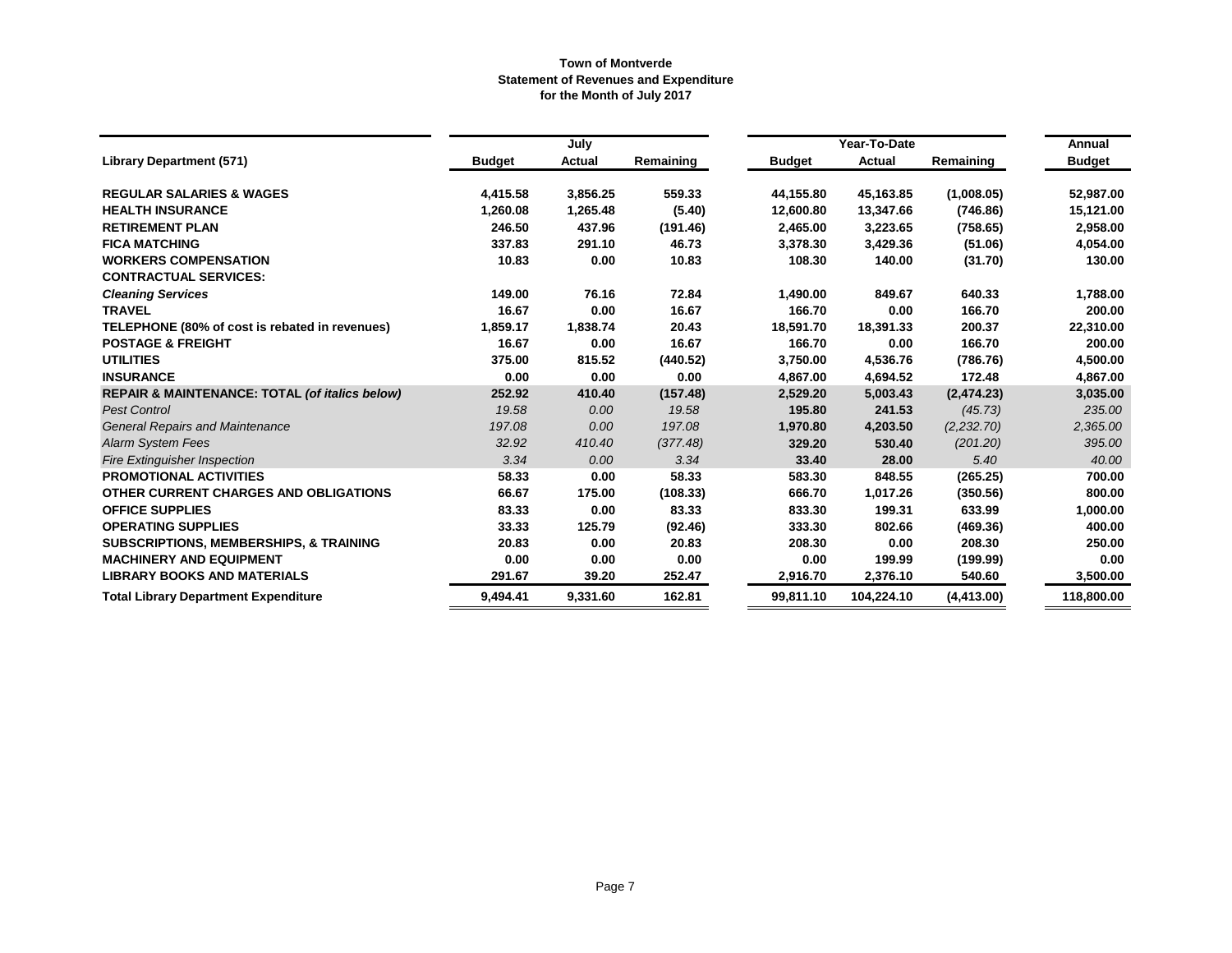|                                                              |               | July      |            |               | Year-To-Date |             | Annual        |
|--------------------------------------------------------------|---------------|-----------|------------|---------------|--------------|-------------|---------------|
| <b>Parks Department (572)</b>                                | <b>Budget</b> | Actual    | Remaining  | <b>Budget</b> | Actual       | Remaining   | <b>Budget</b> |
| <b>PROFESSIONAL SERVICES</b>                                 | 416.67        | 4,253.00  | (3,836.33) | 4,166.70      | 4,253.00     | (86.30)     | 5,000.00      |
| <b>CONTRACTUAL SERVICES:</b>                                 |               |           |            |               |              |             |               |
| <b>Tree Removal in Parks</b>                                 | 166.67        | 0.00      | 166.67     | 1,666.70      | 0.00         | 1,666.70    | 2,000.00      |
| Janitorial Services at the Community Building                | 116.00        | 76.15     | 39.85      | 1,160.00      | 797.98       | 362.02      | 1,392.00      |
| <b>TELEPHONE &amp; INTERNET</b>                              | 166.67        | 147.52    | 19.15      | 1,666.70      | 1,475.23     | 191.47      | 2,000.00      |
| UTILITIES - Electric & Gas                                   | 283.33        | 223.49    | 59.84      | 2,833.30      | 2,635.86     | 197.44      | 3,400.00      |
| <b>RENTALS &amp; LEASES</b>                                  | 16.67         | 0.00      | 16.67      | 166.70        | 0.00         | 166.70      | 200.00        |
| <b>INSURANCE</b>                                             | 0.00          | 0.00      | 0.00       | 3,250.00      | 3,129.68     | 120.32      | 3,250.00      |
| <b>REPAIR &amp; MAINTENANCE: TOTAL (of italics below)</b>    | 3,920.83      | 7,246.70  | (3,325.87) | 39,208.30     | 46,278.34    | (7,070.04)  | 47,050.00     |
| <b>Pest Control</b>                                          | 50.00         | 50.00     | 0.00       | 500.00        | 1,054.53     | (554.53)    | 600.00        |
| Clearing of Lakes                                            | 54.16         | 0.00      | 54.16      | 541.60        | 0.00         | 541.60      | 650.00        |
| <b>Tree Trimming</b>                                         | 166.67        | 0.00      | 166.67     | 1,666.70      | 0.00         | 1,666.70    | 2,000.00      |
| <b>Fire Extinguisher Inspection</b>                          | 16.67         | 0.00      | 16.67      | 166.70        | 14.00        | 152.70      | 200.00        |
| Maintenance of Vehicles                                      | 133.33        | 13.36     | 119.97     | 1,333.30      | 507.15       | 826.15      | 1,600.00      |
| <b>Repairs to Community Building</b>                         | 133.33        | 483.34    | (350.01)   | 1,333.30      | 4,860.03     | (3, 526.73) | 1,600.00      |
| <b>Maintainance of Parks</b>                                 | 291.67        | 3,900.00  | (3,608.33) | 2,916.70      | 11,705.41    | (8,788.71)  | 3,500.00      |
| Mowing                                                       | 3.075.00      | 2,800.00  | 275.00     | 30,750.00     | 28,137.22    | 2,612.78    | 36,900.00     |
| <b>OTHER CURRENT CHARGES &amp; OBLIGATIONS</b>               | 4.17          | 47.75     | (43.58)    | 41.70         | 127.75       | (86.05)     | 50.00         |
| <b>OPERATING SUPPLIES</b>                                    | 166.67        | 32.07     | 134.60     | 1,666.70      | 1,372.52     | 294.18      | 2,000.00      |
| <b>FUEL</b>                                                  | 250.00        | 32.38     | 217.62     | 2,500.00      | 624.89       | 1,875.11    | 3,000.00      |
| <b>CAPITAL OUTLAY - Truskett Park Fence &amp; Playground</b> | 1,250.00      | 0.00      | 1,250.00   | 12,500.00     | 16,233.00    | (3,733.00)  | 15,000.00     |
| <b>Total Parks Department</b>                                | 6,757.68      | 12,059.06 | (5,301.38) | 70,826.80     | 76,928.25    | (6, 101.45) | 84,342.00     |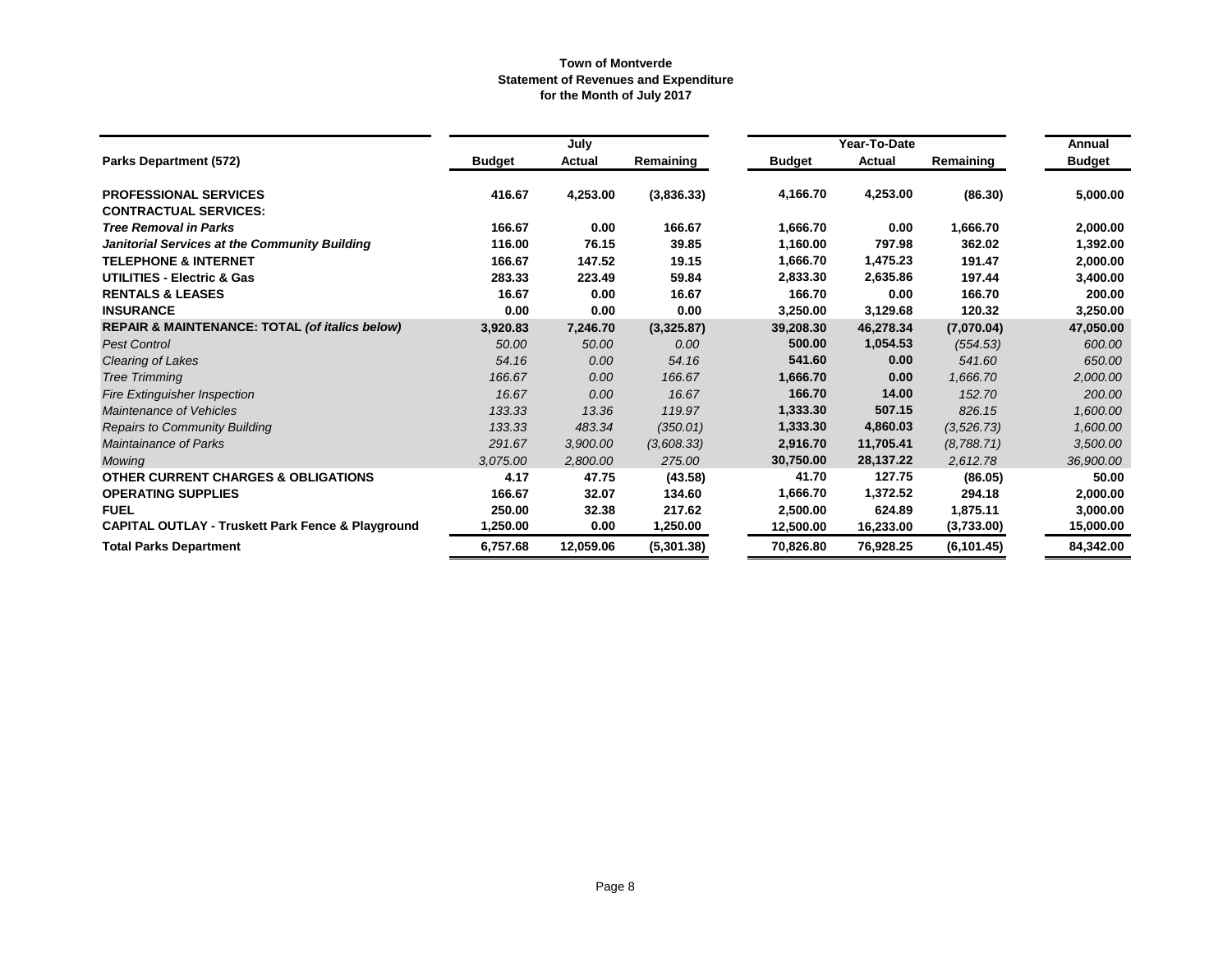### **WATER DEPARTMENT**

|               | July      |           |               | Year-To-Date |           |               |  |
|---------------|-----------|-----------|---------------|--------------|-----------|---------------|--|
| <b>Budget</b> | Actual    | Remaining | <b>Budget</b> | Actual       | Remaining | <b>Budget</b> |  |
| 24.750.00     | 29,651.96 | 4.901.96  | 247.500.00    | 294,878.58   | 47.378.58 | 297,000.00    |  |
| 375.00        | 633.50    | 258.50    | 3.750.00      | 4,098.50     | 348.50    | 4.500.00      |  |
| 1,133.33      | 4.532.00  | 3.398.67  | 11,333.30     | 27,192.00    | 15.858.70 | 13,600.00     |  |
| 525.00        | 2,100.00  | 1.575.00  | 5,250.00      | 12,600.00    | 7.350.00  | 6,300.00      |  |
| 125.00        | 165.55    | 40.55     | 1,250.00      | 1,597.41     | 347.41    | 1,500.00      |  |
| 33.33         | 0.00      | (33.33)   | 333.30        | 0.00         | (333.30)  | 400.00        |  |
| 26.941.66     | 37.083.01 | 10.141.35 | 269.416.60    | 340.366.49   | 70,949.89 | 323,300.00    |  |
|               |           |           |               |              |           |               |  |

|                                                       |               | July     |           |               | Year-To-Date |              |               |  |
|-------------------------------------------------------|---------------|----------|-----------|---------------|--------------|--------------|---------------|--|
| <b>Water Fund Expenditure (533)</b>                   | <b>Budget</b> | Actual   | Remaining | <b>Budget</b> | Actual       | Remaining    | <b>Budget</b> |  |
| <b>REGULAR SALARIES &amp; WAGES</b>                   | 10,497.00     | 9,742.92 | 754.08    | 104,970.00    | 119,137.09   | (14, 167.09) | 125,964.00    |  |
| <b>HEALTH INSURANCE</b>                               | 1,944.17      | 1,708.51 | 235.66    | 19,441.70     | 18,110.74    | 1,330.96     | 23,330.00     |  |
| <b>RETIREMENT PLAN</b>                                | 790.00        | 1,099.80 | (309.80)  | 7,900.00      | 7,629.65     | 270.35       | 9,480.00      |  |
| <b>UNIFORMS &amp; CLOTHINGS</b>                       | 166.67        | 0.00     | 166.67    | 1,666.70      | 0.00         | 1,666.70     | 2,000.00      |  |
| <b>FICA MATCHING</b>                                  | 803.00        | 739.11   | 63.89     | 8,030.00      | 9,051.21     | (1,021.21)   | 9,636.00      |  |
| <b>WORKERS COMPENSATION</b>                           | 208.33        | 0.00     | 208.33    | 2,083.30      | 2,206.00     | (122.70)     | 2,500.00      |  |
| PROFESSIONAL SERVICES: TOTAL (of italics below)       | 1,183.33      | 166.76   | 1,016.57  | 11,833.30     | 16,762.92    | (4,929.62)   | 14,200.00     |  |
| <b>Engineering Services - As Necessary</b>            | 833.33        | 0.00     | 833.33    | 8,333.30      | 12,133.90    | (3,800.60)   | 10,000.00     |  |
| <b>Bank Fees</b>                                      | 333.33        | 166.76   | 166.57    | 3,333.30      | 4,629.02     | (1,295.72)   | 4,000.00      |  |
| Annual Consumer Confidence Report                     | 16.67         | 0.00     | 16.67     | 166.70        | 0.00         | 166.70       | 200.00        |  |
| <b>ACCOUNTING &amp; AUDITING</b>                      | 666.67        | 0.00     | 666.67    | 6,000.03      | 9,000.00     | (2,999.97)   | 8,000.00      |  |
| <b>CONTRACTUAL SERVICES: TOTAL (of italics below)</b> | 712.50        | 730.32   | (17.82)   | 7,125.00      | 7,287.90     | (162.90)     | 8,550.00      |  |
| <b>Well/Water Testing - Plant Technicians</b>         | 650.00        | 650.00   | 0.00      | 6,500.00      | 6,740.00     | (240.00)     | 7,800.00      |  |
| <b>Digging for Water Lines</b>                        | 20.83         | 0.00     | 20.83     | 208.30        | 0.00         | 208.30       | 250.00        |  |
| <b>Software Payments</b>                              | 41.67         | 80.32    | (38.65)   | 416.70        | 547.90       | (131.20)     | 500.00        |  |
| <b>TRAVEL</b>                                         | 200.00        | 0.00     | 200.00    | 2,000.00      | 235.00       | 1,765.00     | 2,400.00      |  |
| <b>TELEPHONE</b>                                      | 250.00        | 233.88   | 16.12     | 2,500.00      | 2,308.15     | 191.85       | 3,000.00      |  |
| <b>POSTAGE &amp; FREIGHT</b>                          | 300.00        | 0.00     | 300.00    | 3,000.00      | 3,522.50     | (522.50)     | 3,600.00      |  |
| <b>UTILITIES</b>                                      | 1,250.00      | 1,152.52 | 97.48     | 12,500.00     | 12,955.66    | (455.66)     | 15,000.00     |  |
| <b>RENTALS &amp; LEASES - Copier Machine</b>          | 208.33        | 403.07   | (194.74)  | 2,083.30      | 2,310.50     | (227.20)     | 2,500.00      |  |
| <b>INSURANCE</b>                                      | 0.00          | 0.00     | 0.00      | 10,140.00     | 9,780.25     | 359.75       | 10,140.00     |  |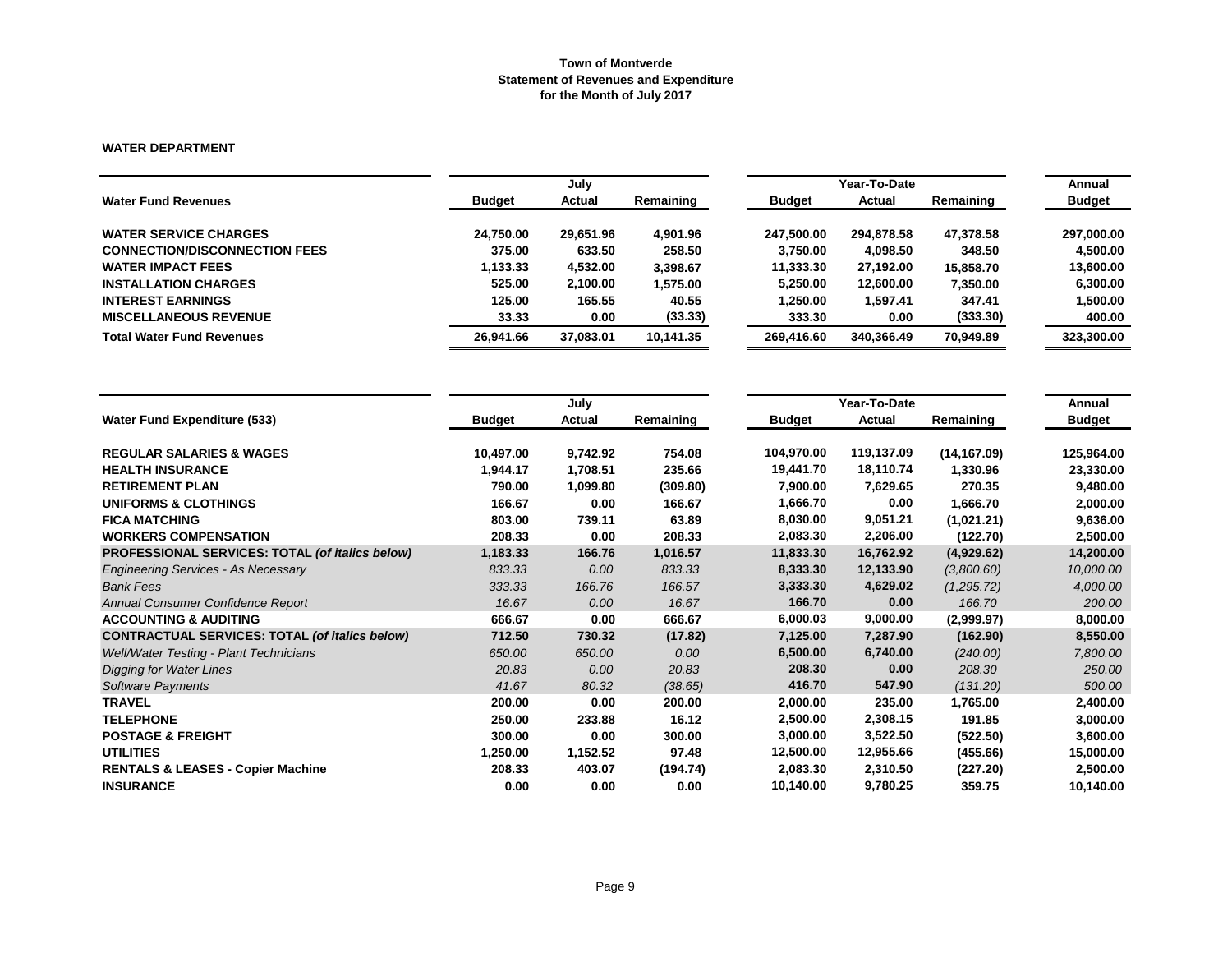| <b>REPAIR &amp; MAINTENANCE: TOTAL (of italics below)</b> | 2,275.00  | 2,362.07  | (87.07)    | 22,750.00  | 26,871.67  | (4, 121.67) | 27,300.00  |
|-----------------------------------------------------------|-----------|-----------|------------|------------|------------|-------------|------------|
| <b>Pest Control</b>                                       | 12.50     | 12.00     | 0.50       | 125.00     | 120.00     | 5.00        | 150.00     |
| Well, Water Main Repairs                                  | 375.00    | 2,202.57  | (1,827.57) | 3,750.00   | 10,402.10  | (6,652.10)  | 4,500.00   |
| Software Maintenance - EZ Route, USTI                     | 275.00    | 147.50    | 127.50     | 2,750.00   | 2,846.75   | (96.75)     | 3,300.00   |
| <b>Water Tank Maintenance</b>                             | 1,050.00  | 0.00      | 1,050.00   | 10,500.00  | 7,746.20   | 2,753.80    | 12,600.00  |
| <b>Pipe Repairs</b>                                       | 166.67    | 0.00      | 166.67     | 1,666.70   | 3,861.94   | (2, 195.24) | 2,000.00   |
| <b>Vehicle Repairs</b>                                    | 166.67    | 0.00      | 166.67     | 1,666.70   | 993.68     | 673.02      | 2,000.00   |
| <b>Water Pump Motor Maintenance</b>                       | 0.00      | 0.00      | 0.00       | 0.00       | 0.00       | 0.00        | 0.00       |
| <b>Fire Extinguisher Inspection</b>                       | 4.16      | 0.00      | 4.16       | 41.60      | 141.00     | (99.40)     | 50.00      |
| <b>Computer Repair</b>                                    | 100.00    | 0.00      | 100.00     | 1,000.00   | 760.00     | 240.00      | 1,200.00   |
| <b>APS Major PMI Inspection</b>                           | 125.00    | 0.00      | 125.00     | 1,250.00   | 0.00       | 1,250.00    | 1,500.00   |
| <b>PRINTING &amp; COPYING</b>                             | 100.00    | 118.50    | (18.50)    | 1,000.00   | 1,063.52   | (63.52)     | 1,200.00   |
| <b>OTHER CURRENT CHARGES: TOTAL (of italics below)</b>    | 700.00    | 2,000.00  | (1,300.00) | 7,000.00   | 1,865.00   | 5,135.00    | 8,400.00   |
| Licenses                                                  | 200.00    | 2,000.00  | (1,800.00) | 2,000.00   | 2,000.00   | 0.00        | 2,400.00   |
| Recording of Water Liens etc.                             | 25.00     | 0.00      | 25.00      | 250.00     | (135.00)   | 385.00      | 300.00     |
| <b>MS4 Stormwater Permit</b>                              | 475.00    | 0.00      | 475.00     | 4,750.00   | 0.00       | 4,750.00    | 5,700.00   |
| <b>OFFICE SUPPLIES</b>                                    | 158.33    | 0.00      | 158.33     | 1,583.30   | 183.40     | 1,399.90    | 1,900.00   |
| <b>OPERATING SUPPLIES</b>                                 | 700.00    | 26.12     | 673.88     | 7,000.00   | 4,632.81   | 2,367.19    | 8,400.00   |
| <b>FUEL</b>                                               | 208.33    | 83.95     | 124.38     | 2,083.30   | 1,004.15   | 1,079.15    | 2,500.00   |
| <b>SUBSCRIPTIONS, MEMBERSHIPS, &amp; TRAINING</b>         | 191.67    | 0.00      | 191.67     | 1,916.70   | 544.00     | 1,372.70    | 2,300.00   |
| <b>MACHINERY AND EQUIPMENT: TOTAL (of italics below)</b>  | 6,126.67  | 0.00      | 6,126.67   | 61,266.70  | 631.59     | 60,635.11   | 73,520.00  |
| <b>SCADA Alarm</b>                                        | 3,333.33  | 0.00      | 3,333.33   | 33,333.30  | 0.00       | 33,333.30   | 40,000.00  |
| Line Locator                                              | 416.67    | 0.00      | 416.67     | 4,166.70   | 0.00       | 4,166.70    | 5,000.00   |
| <b>Backflow Check Valves</b>                              | 710.00    | 0.00      | 710.00     | 7,100.00   | 0.00       | 7,100.00    | 8,520.00   |
| <b>Water Meters</b>                                       | 1,666.67  | 0.00      | 1,666.67   | 16,666.70  | 631.59     | 16,035.11   | 20,000.00  |
| <b>Total Water Fund Expenditure</b>                       | 29,640.00 | 20,567.53 | 9,072.47   | 305,873.33 | 257,093.71 | 48,779.62   | 365,820.00 |

# **WATER FUND RESERVES**

| Reserves (599)                     | <b>Budget</b> | Actual | Remaining | <b>Budget</b> | Actual | Remaining  | Annual<br><b>Budget</b> |
|------------------------------------|---------------|--------|-----------|---------------|--------|------------|-------------------------|
| <b>WATER FUND RESERVES</b>         |               |        |           | 210.600.00    | 0.00   | 210.600.00 | 210.600.00              |
| <b>RESERVE FOR IMPACT FEES</b>     |               |        |           | 90.400.00     | 0.00   | 90.400.00  | 90.400.00               |
| <b>RESERVE FOR BLACKSTILL EAST</b> |               |        |           | 250,000,00    | 0.00   | 250.000.00 | 250.000.00              |
| <b>RESERVE FOR OPERATIONS</b>      |               |        |           | 88.300.00     | 0.00   | 88.300.00  | 88,300,00               |
| <b>Total Reserves</b>              |               |        |           | 639.300.00    | 0.00   | 639.300.00 | 639,300.00              |
|                                    |               |        |           |               |        |            |                         |